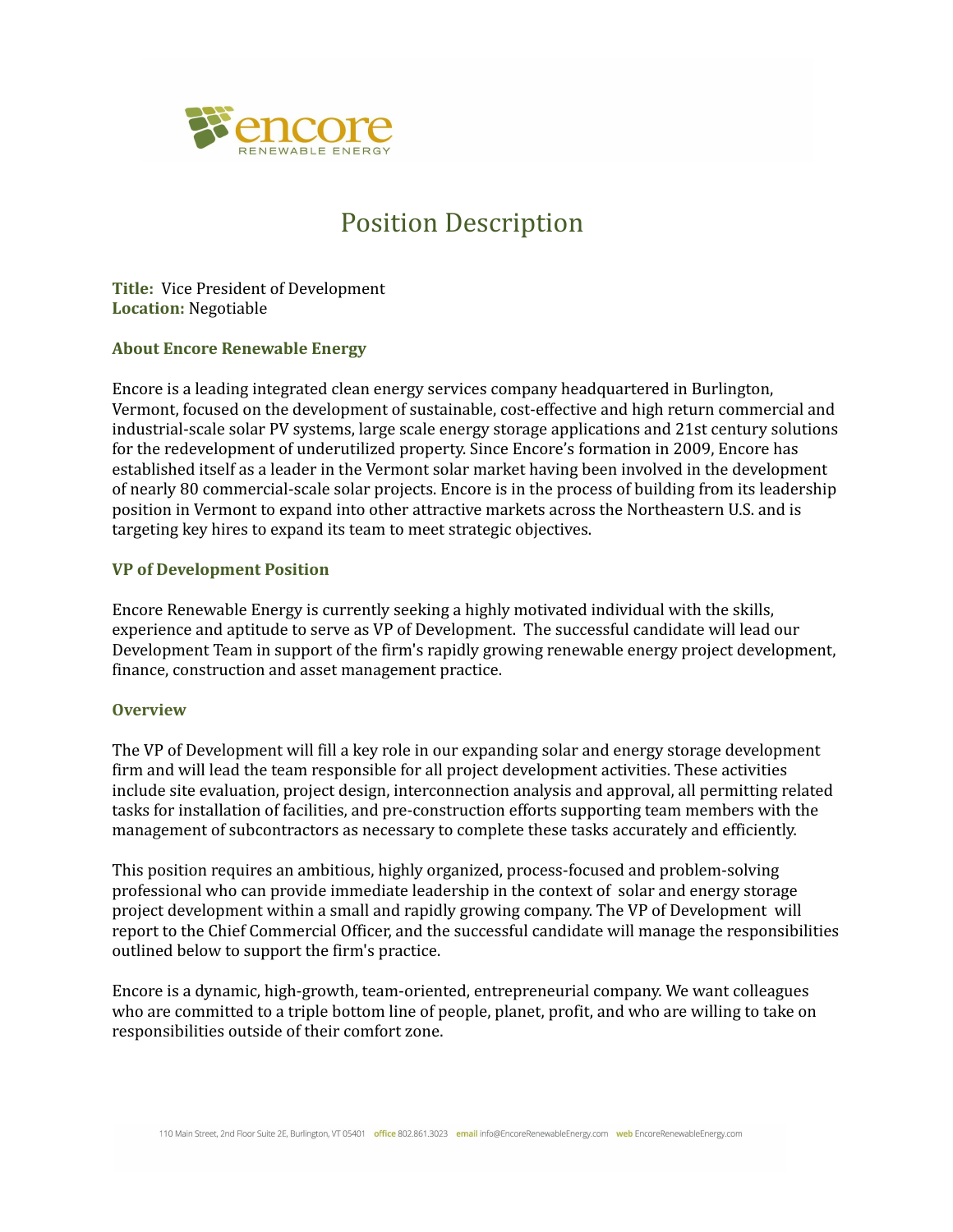

# **Responsibilities**

- Lead project development team for solar PV and battery storage projects across Northeastern US and other strategic markets;
- Oversee project schedules and budgets prepared by Project Development team;
- Provide guidance on the timing of critical project milestones, and lead the team so that those deadlines are met.
- Contribute to and oversee fatal flaw/feasibility assessments on new opportunities;
- Manage interconnection process in collaboration with utilities and engineers;
- Oversee engagement with local and state authorities in seeking approvals and required documentation for project permits;
- Engage and collaborate with business development team as necessary with bid submittals and proposals for requests for proposals and unsolicited opportunities;
- Review progress reports as projects move through development and construction and confirm timeline and substantive compliance;
- Support development team at supervisor level in their management of various contractors including survey, design, environmental, etc. to prepare permit applications and supporting documentation;
- Support development of and oversee issuance of requests for proposals for professional services, equipment procurement and installation contractors;
- Support and engage with engineering procurement and construction team as required including monitoring inspections, progress reporting and client/investor requests;
- Provide support and feedback in management of Encore-owned assets as well as those in which Encore serves in an asset management capacity;
- Assist in developing and negotiating legal contracts, including lease agreements, power purchase agreements, services agreements, etc.;
- Perform other duties as they arise.

# **Requirements**

- 5+ years of renewable energy project development/management experience. Battery storage experience a plus;
- Strong oral and written communication skills, comfortable presenting in public settings, organized approach to workflow processes;
- Strong proficiency in MS Office, MS Project, Copper, Smartsheets, and/or other project management software;
- Keen sense for identifying various risk factors as opportunities arise;
- Experience working on projects related to renewable energy development, brownfields redevelopment, and sustainability preferred;
- Able to set development team priorities and deadlines, and facilitate achievement of those via management of team members;
- A high degree of emotional intelligence;